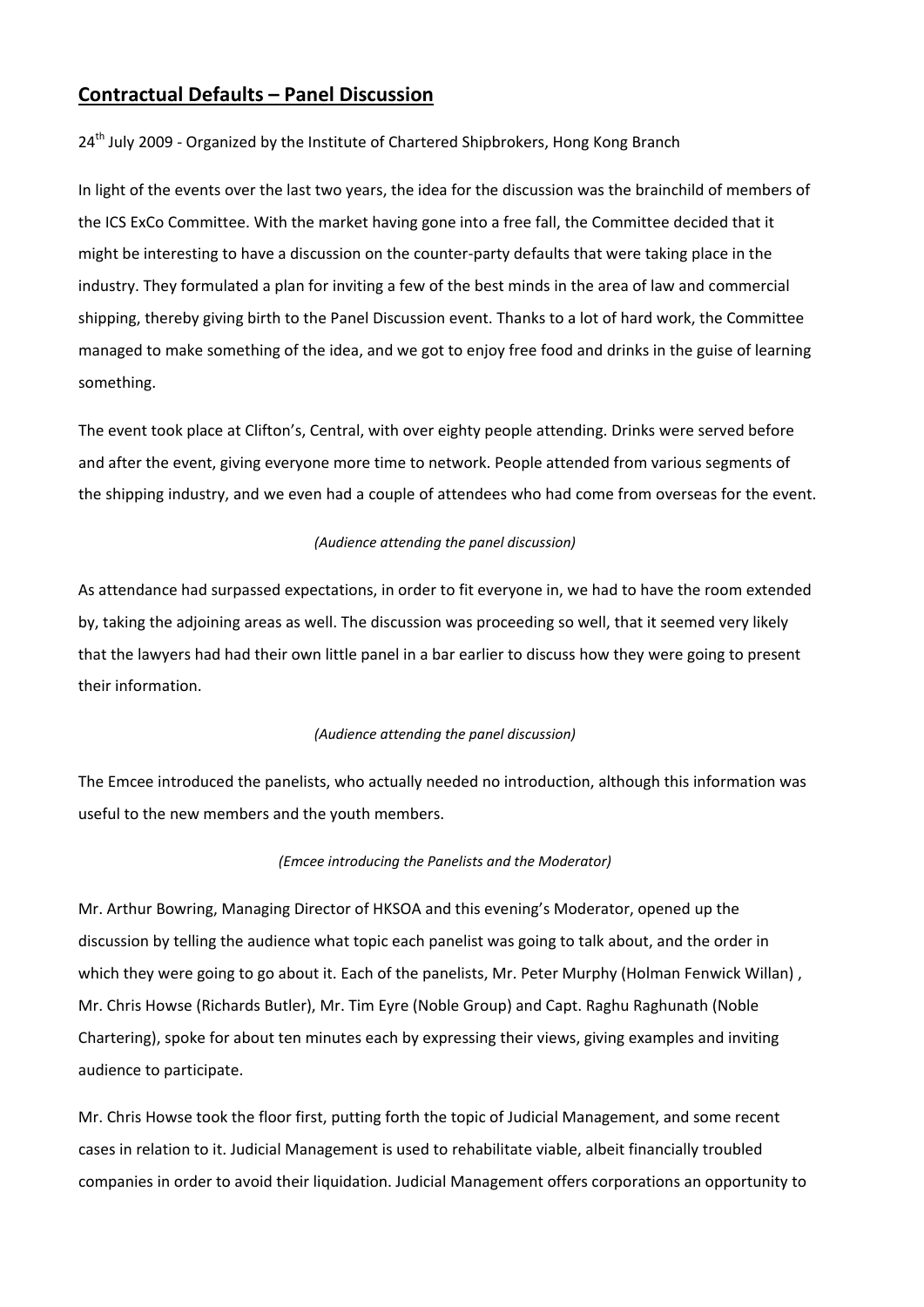deal with their insolvency or potential insolvent situation quickly. The judicial management regime provides corporations with 'statutory moratorium' against legal proceedings from their creditors; the judicial manager assesses the business position, and formulates a strategy to take the company forward. The judicial manager will assume the role of top-level management, and will have complete control on the day‐to‐day operations of the business.

He discussed in detail about the case of a certain multinational owner/operator, starting from the initial problems it started having in Q3 of 2008. The owner/operator, who cannot be named, initially tried to apply for 'Chapter 15' protection, i.e. file for bankruptcy. One of its largest creditors expressed doubt over the operator's debt restructuring plans, and held the view that the position should be thoroughly investigated. The creditor also sought full disclosure from the operator in the Chapter 15 proceedings. All of the creditor's claims were identified and quantified, which included new‐build contracts, ongoing charterparties and disputes under process. The operator was placed under Judicial Management near the end of Quarter 2, in 2009. As a result of the openness of the ongoing Judicial Management process, a strong impression has been formed that if the operator's proposed restructuring scheme had been given backing by the creditors, the promised results would not have been as beneficial as those under the Judicial Management process. It is upon this note that Mr. Chris Howse ended.

Mr. Peter Murphy followed up, with his first topic of "Rule B Attachments", alongside which he went through the security and enforcement issues associated with Rule B Attachments. For those not familiar with these, a Rule B attachment is part of the Supplemental Admiralty Rules in the US, and in connection with a maritime claim, can be described as:

*"If a defendant is not found within the district, a verified complaint may contain a prayer for process to attach the defendant's tangible or intangible personal property – up to the amount sued for – in the hands of garnishees named in the process".*

At the time of the panel discussion, Rule Bs were used as a means to intercept electronic fund transfers passing through banks in New York. In recent months (Late 2008 to early 2009), Rule B cases represented a third of all new cases filed at New York. In a case involving a well‐known freight forwarder, it was held that although the defendant was not present in New York, a presence in an adjoining district was held to be sufficient for the implementation of a Rule B clause.

However, a Rule B attachment is not always successful. In April 2009, a bankruptcy court overturned 9 (nine) Rule Bs, totaling US\$ 4.3 million, against a single shipping company. In July 2009, a few days before this panel discussion took place, the New York court, in a COA dispute, decided that a certain major Chinese shipbuilding yard had failed to make out an adequate *prima facie* case for a Rule B attachment,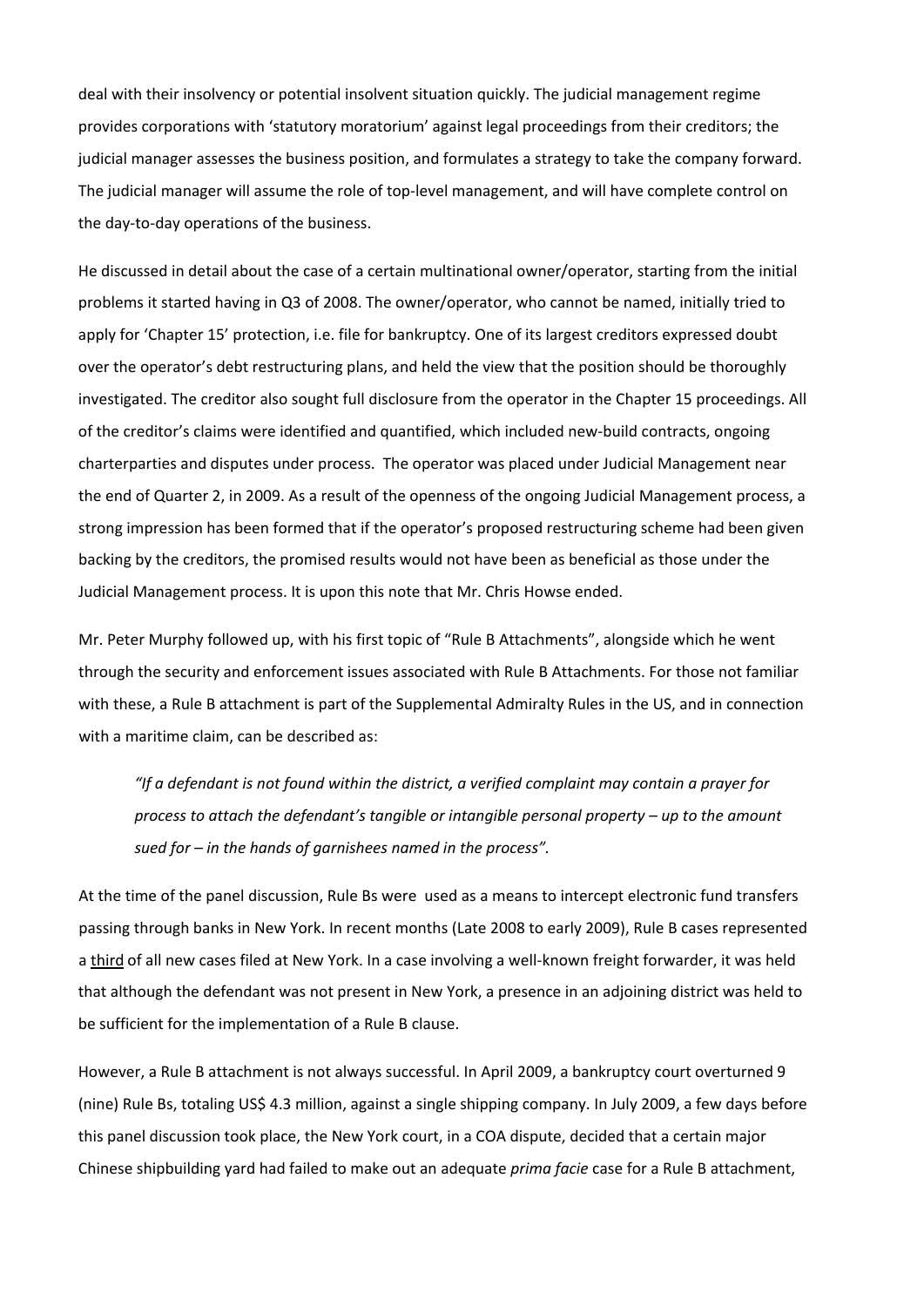as the yard had failed to provide details of particular contracts under which the defaulting party was likely to receive electronic fund transfers.

Another topic well evaluated dealt with Vessel "Arrests". The presenter spoke briefly about ship arrests and sister ship arrests in England, Hong Kong, and other common law jurisdictions.

In order to have a ship arrested, (i) a claim must arise in connection with the ship, (ii) the defendant must have had ownership or control of the vessel at the time the claim occurred and (ii) the defendant must also be the owner or demise charterer of the ship at the time the Writ is issued.. Sister ship arrests were also discussed. . In some countries (e.g. South Africa, PRC), it is possible to arrest a charterer's bunkers, provided that sufficient evidence is provided to the courts, which can then attach bunkers to the arrest order for a vessel.

Briefly touched upon, were Mareva injunctions. The Mareva injunction is another method of freezing funds in the defendant's bank account. The name is derived from the case of *Mareva Compania Naviera SA v International Bulkcarriers SA* [1975], which was fought out in a UK Court, and is widely recognized in other common law jurisdictions as the defining case‐in‐point.

In Hong Kong, the courts now have have the express power to grant interim relief in relation to arbitration or court proceedings that have been, or are to be commenced, in a place outside Hong Kong, and are capable of giving rise to an award or judgment, which may be enforced in Hong Kong. Previously, this was not the case, as a "free standing" Mareva injunction was not permitted. Another method to enforce an award is to use 'garnishee' proceedings against a third party debtor (of the losing party), who will then be required to pay directly do the claimant. Under HK's legal conventions, the third party or 'garnishee' must have a presence in Hong Kong. The claimant must identify the type and significance of funds due from the debtor to the defendant, and Courts must be conscious of any risk to the garnishee of having to fulfill their debt twice.

An explanation on the use of Attachments in the PRC was also given. Although normally requiring counter‐security, the possibility of attaching cargo in the PRC can be an effective, alternative means of securing a claim against a defendant, especially in situations where other avenues of security are unavailable or difficult to implement. There are risks involved, the key issue being ownership or title to the particular cargo that is being attached. The merits appear to vary from Court to Court, with the risk being a challenge to the attachment by an innocent, third party buyer. If the attachment is successful however, it can be very effective as a means to force a defendant to the negotiating table, particularly when commodity prices are rising, and the defendant has a keen interest to have the cargo released for sale.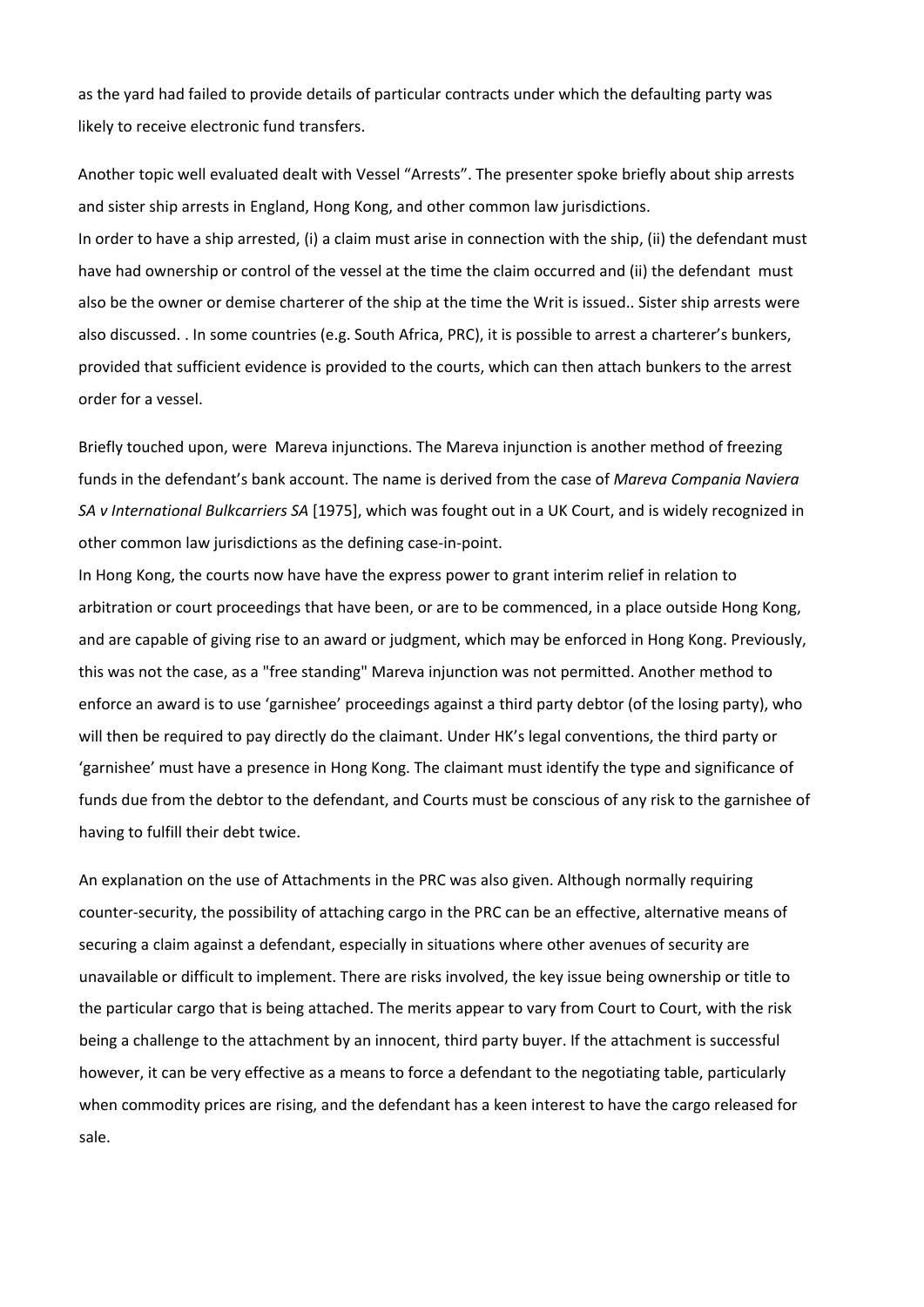On this note, Mr. Peter Murphy handed over to Mr. Tim Eyre, who shared his knowledge upon the measures that owners and charterers can adopt, in order to minimize their exposure to counter‐party defaults.

Parties can go to any lengths to avoid fulfilling their obligations, Mr. Eyre said. In one case, the CEO of a commodity customer approached the corporation Mr. Eyre works for, Noble Group, pretending he (the CEO) had terminal cancer (apparently, he showed up with a shaved head, and a tube emerging from his shirt), and demanding that Noble should show some sympathy. Happily for Noble, the scam failed, and the aforementioned CEO's commodity dealer is now in liquidation.

Noble's 'Group Risk' department makes extensive use of VaR (Value at Risk) methodology, and other such techniques. Value at Risk is a technique used to estimate the probability of portfolio losses based on the statistical analysis of historical price trends and volatilities. It is commonly used by companies involved in trading commodities, and is able to measure risk as trading happens, and is an important consideration when hedging.

It is also a good idea to try and charter from and to well known companies, who have a good track record, and a reputation in the market. Having to shell out a few extra cents is worth not having to take unnecessary risks. Where there is any uncertainty on a counter party, performing due diligence is of utmost importance. Financial information, market sources, credit investigation agencies, etc, all of these can assist you. It is also recommended to cover market risk, by hedging through FFAs and Bunker hedging. If executed properly, this can allow a business to perform physical contracts, even where the physical market has moved against its position. Some of the companies that have failed or got into difficulties in the last year have simply blamed the markets. However, according to Mr. Eyre, despite the fact that the market produced unprecedented challenges, if proper risk management procedures had been in place, many of those companies may have survived.

Moving on to Mr. Eyre's next topic, he discussed corporate veils. In his words, "Except in very exceptional circumstances, it is not possible to sue the directors of the company in respect of the company's liabilities. Likewise, it is not possible to "pierce the corporate veil" and sue the shareholders of the company." The corporate veil applies not only to a company with individual shareholders, but also to a company within a group – the group holding company cannot be sued for liabilities incurred by its subsidiary. There are several ways of Mitigating risk. A few of the obvious ones are,

- Ensuring the counter party is correctly identified in the CP.
- Ensure than the individual that is agreeing to the contract has the relevant authority.
- Ensure that sensible law and adjudication clauses are in place.
- Ensure that a duly signed original of the CP is in your possession.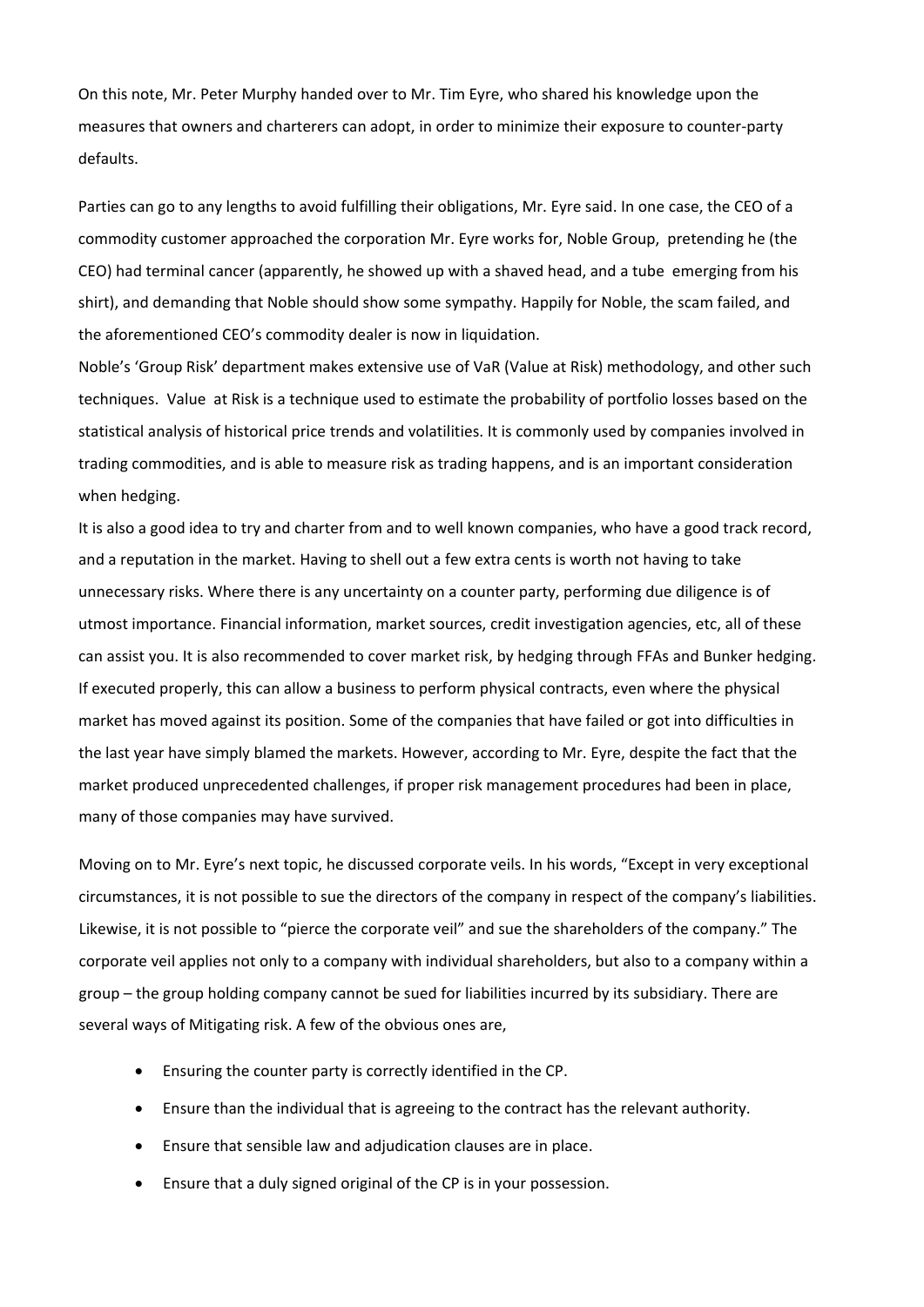- Avoid long CP chains, in order to minimize the risk of a party higher up in the chain going bankrupt, or obtain a guarantee/commitment from the previous disponent/head owners.
- Insert options to terminate CP in the event of the counter party becoming insolvent.
- Brokers should insist on provisions in a CP to the effect that commission is payable, regardless of whether the fixture is ultimately performed.

Finally, a Performance Guarantee can also be obtained. This is a guarantee given by a parent or other company closely connected to the counter party. In the document, the guarantor will normally guarantee to perform the obligations of the counter party, in the event the counter party defaults. This would also mean paying any unpaid sums due under the charter, and also any damages. This is an extremely useful method of mitigating risks with counter parties.

Heed should be taken to the form of the guarantee, as a verbal guarantee is not enforceable under the Statute of Frauds 1677. An unsigned guarantee is yet again unenforceable. Care must also be taken to ensure that the person who is signing the guarantee has the authority to do so.

Mr. Raghu Raghunath took the stage after that, and emphasised on the commercial aspects of handling such defaults. He reiterated the way of mitigating the risks as highlighted by Mr. Tim Eyre. From a commercial point of view, it is extremely important to enter into contracts with sound counter parties. With regards to derivative trading, Mr. Raghunath compared the risks involved in OTC (over the counter) vis‐à‐vis cleared trades. Even though the parties involved in trades through clearing houses have to account for margin calls in their P&L, it is a safe way as evident from the problems encountered by many companies when the market went into a free fall.

It was one of the most interesting panel discussions that I have been to. The bottom line was that a contract is a legally binding agreement, into which the parties have entered of their free will. A change in the market conditions does not and should not give a right for default to either of the parties.

One of the questions raised by an attendee was: Could the contract not have been made (by renegotiation at the behest of one party) more flexible in completion, if that party was not able to perform due to reasons which were threatening his survival? As a practical example, would the ship owner consider delaying the shipments if the charterer was not able to provide cargoes because there were no buyers to whom he could sell the cargoes to? Alternately, would the ship owner extending the duration of the Contract of Affreightment (COA) if the charterer was willing to increase the cargo quantity at lower prevailing rates as compared to the COA rates, in order to average the rates for performance. These were some of the questions raised. Another interesting question that I can recall is related to the effect of the default on the broker, and what he or she is expected to do under such circumstances.